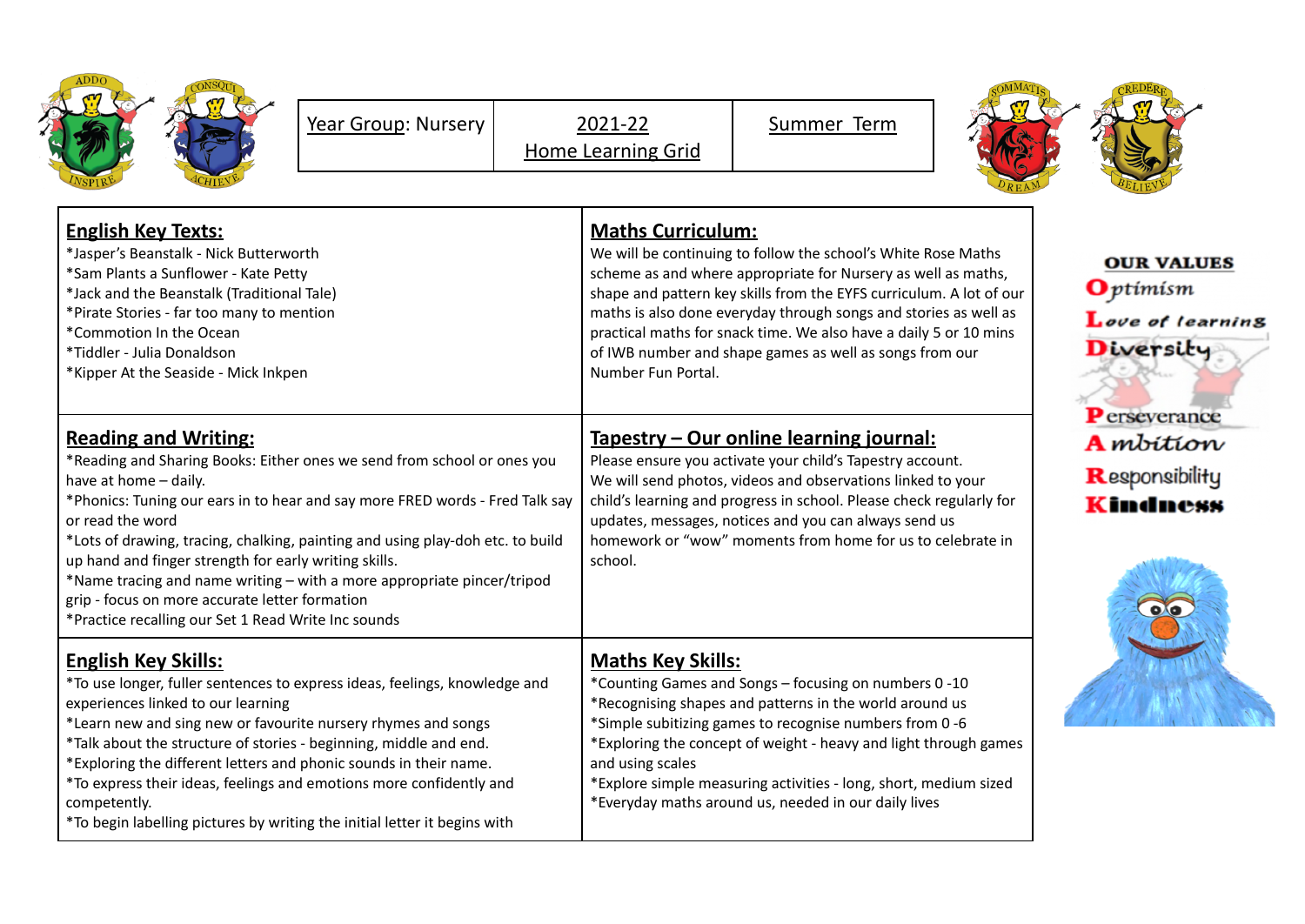|  | *To begin exploring the main parts of the day - morning,<br>afternoon, evening and night time |  |
|--|-----------------------------------------------------------------------------------------------|--|
|--|-----------------------------------------------------------------------------------------------|--|

| <b>Task</b>                                                                                                                | <b>Step by Step</b>                                                                                                                                                                                                                                                                                                                                                                                                                               | How to achieve success for this task                                                                                                                                                                                                                   | <b>Extra Challenge</b>                                                                                                                                                                        | English / Maths Links                                                                                                                                     |
|----------------------------------------------------------------------------------------------------------------------------|---------------------------------------------------------------------------------------------------------------------------------------------------------------------------------------------------------------------------------------------------------------------------------------------------------------------------------------------------------------------------------------------------------------------------------------------------|--------------------------------------------------------------------------------------------------------------------------------------------------------------------------------------------------------------------------------------------------------|-----------------------------------------------------------------------------------------------------------------------------------------------------------------------------------------------|-----------------------------------------------------------------------------------------------------------------------------------------------------------|
| Practise tracing,<br>copying or writing your<br>name, or some letters<br>if it's a little tricky for<br>you at the moment. | Use the pen provided and laminated mat to<br>trace your name, the letters of the alphabet<br>and numbers.<br>Try to practise this as regularly as you can $-$<br>practise makes perfect!<br>Make sure you write the letters and<br>numbers in the right way using a good<br>tripod/pincer grip.                                                                                                                                                   | Use the name mat and pen provided by<br>the teacher.<br>Make sure you are starting each letter<br>on the red dot and follow the arrow to<br>show you which direction to go.<br>Share your work with your teacher via<br>Google Class Page or Tapestry. | Learn how to write/trace/copy<br>your full name. Can you do it by<br>yourself?<br>Learn the phonic sound<br>associated with the initial letter<br>of your name                                | Letter and number formation<br>Fine motor control<br>Name writing<br>Linking letters to sounds                                                            |
| <b>Summer Fun</b>                                                                                                          | 1. Have a picnic in your garden/at the park -<br>help prepare the food and get the items you<br>need together<br>2. Make a pretend sandcastle using boxes or<br>other recyclable materials from around your<br>house<br>3.Go in the garden, or a<br>grandparents/Aunty's garden to plant some<br>seeds, transplant some small plants, do<br>some weeding etc.                                                                                     | Draw pictures, take photos or create a<br>collage picture of the fun you have had<br>- share photos and pictures via Tapestry<br>or bring it to school to show.                                                                                        | Talk with your grown ups about<br>what you are doing and learning<br>as you do it. Recap what new<br>words you have learnt as a result<br>of doing it.                                        | Knowledge of the<br><b>World/Seasons</b><br><b>Physical Development</b><br><b>Creative/Craft skills</b><br>New/technical vocabulary                       |
| Growing                                                                                                                    | 1. Make a timeline of photos to show how<br>you have changed from a baby to a toddler -<br>try and use some different photos to show<br>the changes<br>2. Continue to grow on and look after the<br>plants we send home from school - by<br>putting them into your garden and growing<br>them on.<br>3. Plant some seeds and flowers with your<br>family at home - watch how they grow and<br>remember what you have to do to look after<br>them. | Upload your timeline to Tapestry so we<br>can share with your friends and<br>teachers<br>Share your work with your teacher via<br>Google Class Page or Tapestry.                                                                                       | Talk about the changes that<br>happen in Summer with a grown<br>up.<br><b>Research changes in Summer</b><br>using the Internet, look at other<br>pictures and talk about what you<br>can see. | <b>Communication skills.</b><br>Reading and research.<br>Geography - weather and<br>season knowledge<br><b>Exploring non-fiction texts</b><br>and stories |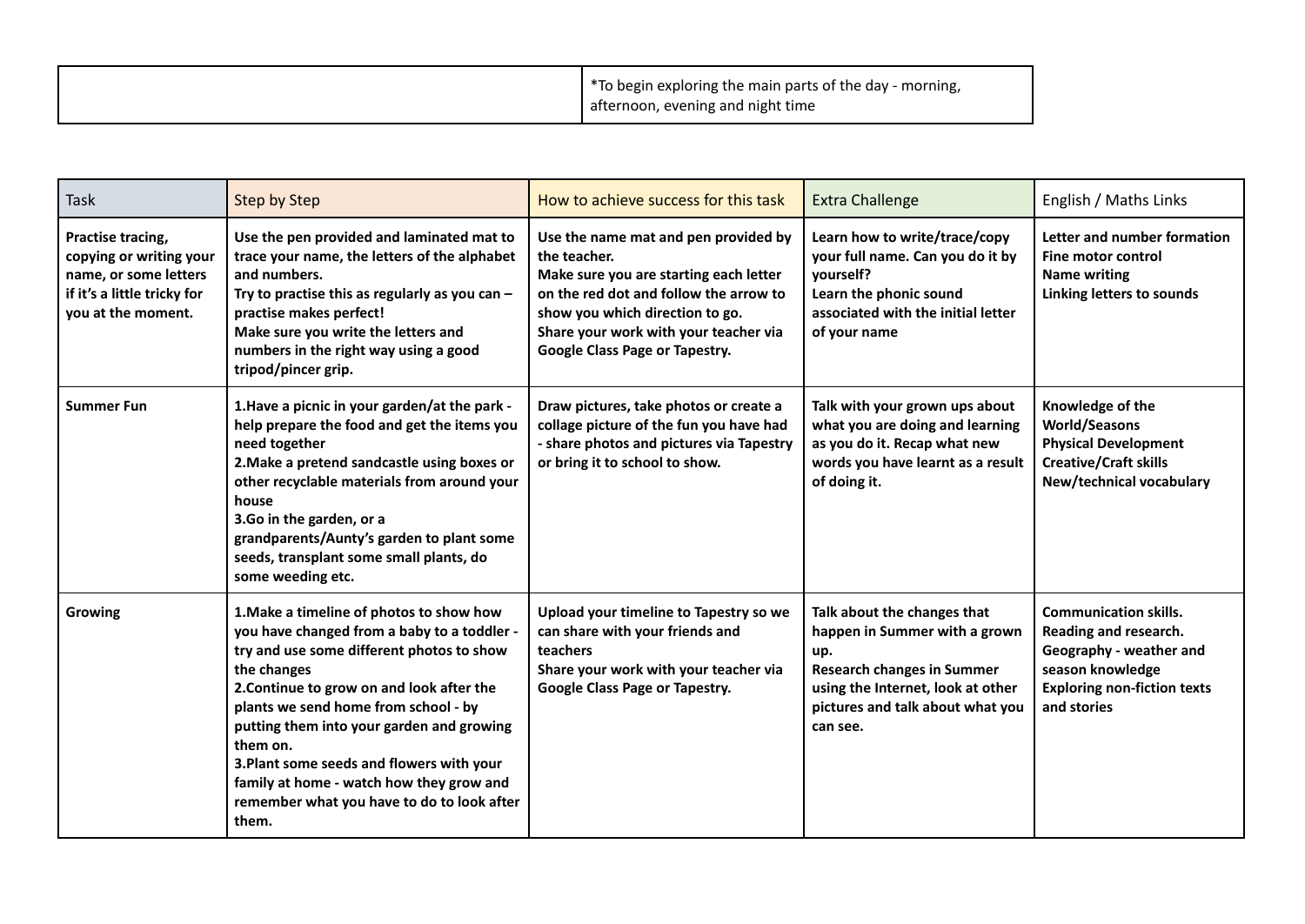| <b>Count different</b><br>numbers of objects<br>(0-6) -using dice and<br>subitizing skills              | Roll a dice - can you recognise the number<br>without counting? (subitizing) - Say the<br>number, show the number on your fingers<br>and then put the same number as the dice<br>on a six frame.                                                                                                  | Take photographs of your collections.<br>Share your work with your teacher via<br>Google Class Page or Tapestry.   | Explore different ways you can<br>rearrange the objects so they<br>look different - but are still the<br>same number. Match up the<br>number to the pattern correctly     | <b>Counting and number</b><br>recognition.<br><b>Communication skills.</b><br><b>Subitizing</b>                                                                             |
|---------------------------------------------------------------------------------------------------------|---------------------------------------------------------------------------------------------------------------------------------------------------------------------------------------------------------------------------------------------------------------------------------------------------|--------------------------------------------------------------------------------------------------------------------|---------------------------------------------------------------------------------------------------------------------------------------------------------------------------|-----------------------------------------------------------------------------------------------------------------------------------------------------------------------------|
| Make a model of a<br><b>Caterpillar/Butterfly</b>                                                       | Use everyday objects from around your<br>house - try and design it first by drawing a<br>picture of what you would like it to look like.<br>Talk to an adult to help you get all the things<br>you need to make it                                                                                | Share your work with your teacher via<br>Google Class Page or Tapestry or if small<br>enough bring into school.    | Create a photo diary of your<br>design and make journey,<br>showing the different stages of<br>progress from start to finish.                                             | <b>Science - words and features</b><br>associated with life cycles<br>Craft/Art/DT skills<br>Speaking skills - explaining<br>own ideas and connecting<br>thoughts together. |
| Create your own "Life<br>Cycle of a Butterfly"<br>model or poster                                       | Read/Re-read the story - as a book or via<br>YouTube "The Very Hungry Caterpillar"<br>Draw, paint, collage or make a 3D model of<br>the Butterfly life cycle - use whatever<br>materials you have at home - be as creative<br>as you want or can - just remember it is<br>chrysalis - not cocoon! | Share your work with your teacher via<br>Tapestry, or bring it into school if<br>appropriate.                      | Maybe research another life<br>cycle - eg: a frog, a ladybird or<br>even a plant/flower                                                                                   | Use of appropriate/technical<br>vocabulary.<br>Reading books - recalling the<br>main events and characters<br>from a story                                                  |
| Paint a picture, make a<br>collage picture or a<br>model to show life in<br>the sea/ocean.              | Talk to your family about the different<br>creatures you know about and like. - that<br>live in the seas. Why do you like it so much?<br>Why is it important to you? Choose whether<br>you want to paint, draw, make etc and with<br>grown up help get everything you need<br>ready               | Share your work with your teacher via<br>Tapestry, or bring it into school if<br>appropriate.                      | Find out about your family<br>members' favourite sea<br>creature? Is it the same as yours?                                                                                | <b>Drawing</b><br><b>Writing</b><br><b>Craft and Creating</b><br>Science - knowledge of<br>sea/ocean animals                                                                |
| Get creative in the<br>kitchen and make<br>something tasty to eat!<br>Eg: cakes, biscuits,<br>pizza etc | Get the recipe and read together so you<br>know what ingredients and equipment you<br>need. Ensure everything is clean and safe<br>before you start. Work with a grown up so<br>you can follow the instructions and stay<br>safe.                                                                 | Share your work with your teacher via<br>Google Class Page or Tapestry, or bring<br>it into school if appropriate. | Talk about the instructions $-$<br>what did you do first, next, after<br>that and last?<br>Make a list or draw some<br>pictures of other foods you<br>would like to make. | <b>Counting</b><br><b>Speaking</b><br><b>Measuring</b><br><b>Following Instructions</b><br>Keeping safe - following rules<br><b>Listening skills</b>                        |